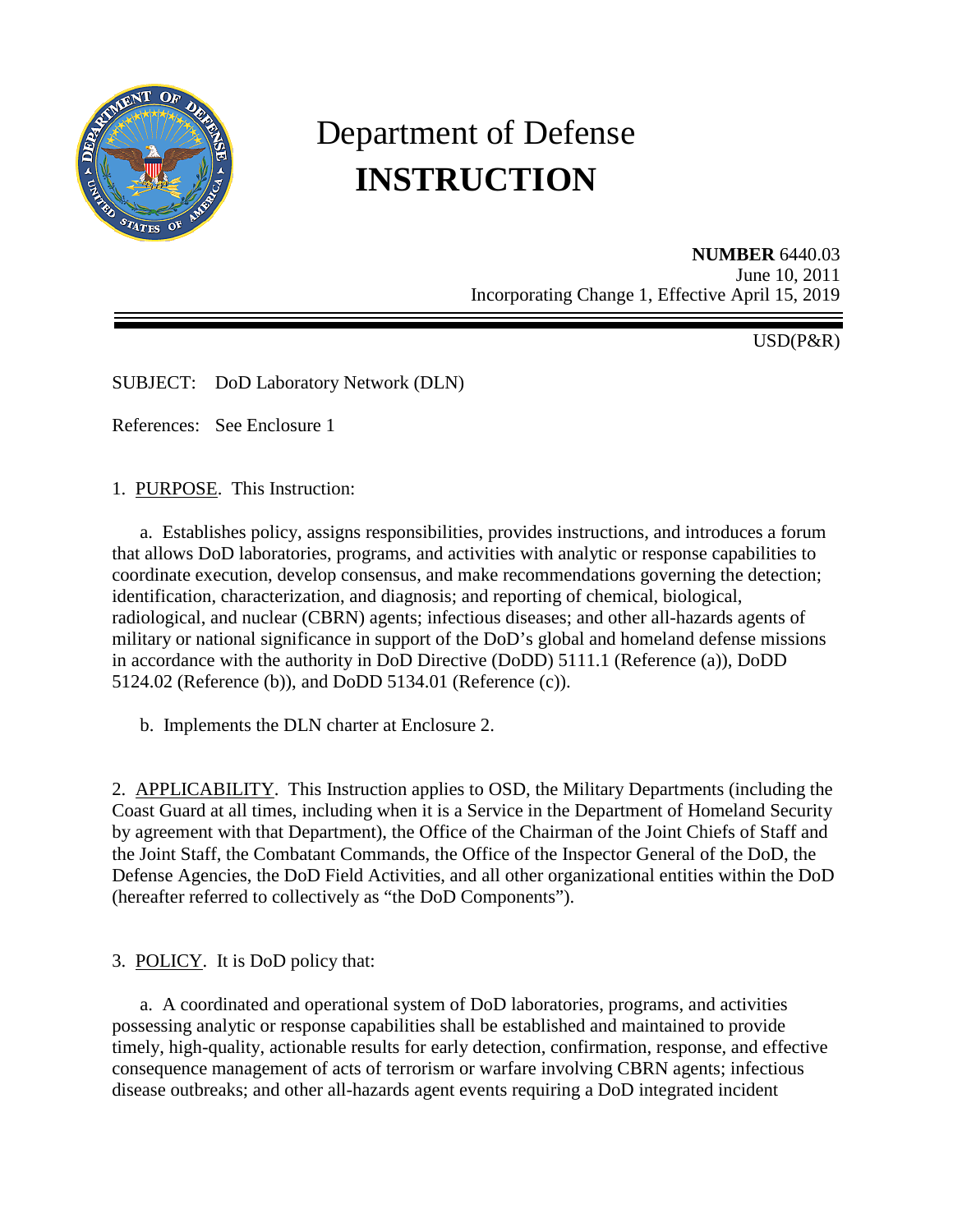response. The system of laboratories, programs, and activities shall ensure, via the Joint Capabilities Integration and Development System (JCIDS) process, as specified in Chairman of the Joint Chiefs of Staff Instruction (CJCSI) 5123.01H (Reference (d)), and doctrine, organization, training, materiel, leadership and education, personnel, and facilities (DOTMLPF) analyses, a clear delineation of current and needed capabilities; improve data collection and query or interrogation, analysis and interpretation, fusion, and information sharing; harmonize, validate, and enhance quality assurance and quality control of laboratory protocols, methods, and materials; standardize the data elements used, by test methodology, for reporting results and result notification schemes; and provide a unified DoD position on related issues external to the DoD.

 b. The DLN shall function as an active member network of the Federal interagency Integrated Consortium of Laboratory Networks (ICLN) and its Network Coordinating Group (NCG) in accordance with the Memorandum of Agreement (Reference (e)) and the Integrated Consortium of Laboratory Networks Charge and Charter (Reference (f)). Individual DLN member laboratories may also serve as members of any of the individual laboratory networks comprising the ICLN. DoD laboratories or activities with analytic or response capabilities regarding CBRN agents, infectious diseases, and other all-hazards agents of military or national significance shall provide Defense Support of Civil Authorities on a fully reimbursable basis, when resources are available and approved by the Secretary of Defense, in accordance with DoDD 3025.18 (Reference (g)); as depicted for the Laboratory Response Network (LRN) in DoDI 6200.03 (Reference (h)); future interagency agreements; section 5121-5206 of title 42, United States Code (U.S.C.) (also known as "The Stafford Act," as amended) (Reference (i)); or section 1535 of title 31, U.S.C. (also known as "The Economy Act") (Reference (j)).

 c. The report standardization and data tagging, sharing, searching, retrieving, and networking aspects of the DLN shall be developed in accordance with DoDI 8320.02 (Reference (k)) and DoDI 8320.07 (Reference (l)). The information technology systems and services that will support the operation of the DLN shall be developed, tested, and certified in accordance with DoDI 8330.01 (Reference (m)).

4. RESPONSIBILITIES. See Enclosure 3.

5. RELEASABILITY. **Cleared for public release.** This instruction is available on the Directives Division Website at https://www.esd.whs.mil/DD/.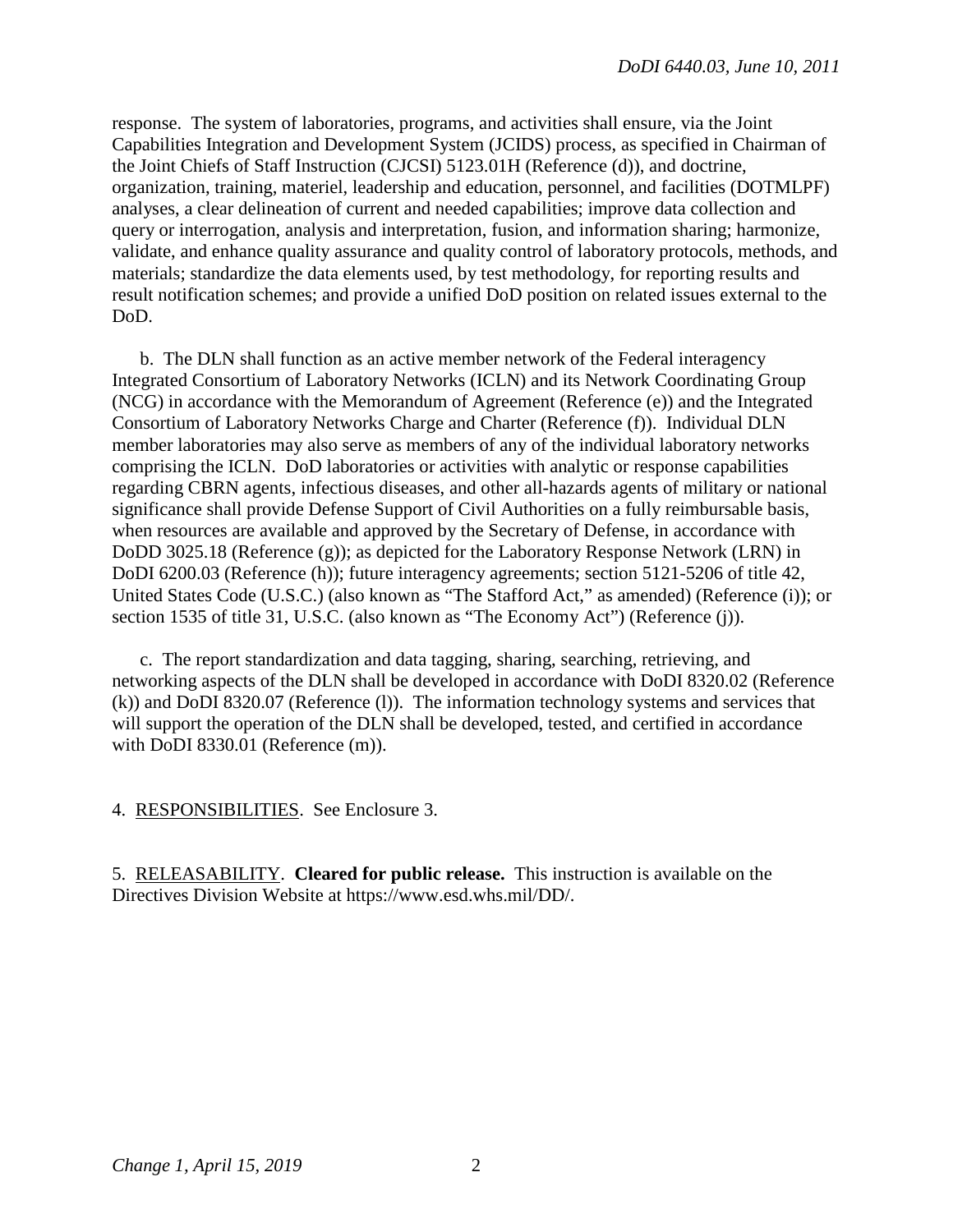6. SUMMARY OF CHANGE 1. This change updates references and organizations and corrects an oversight made at the time of original publication in which responsibilities were not assigned to the Defense Agencies. Additionally, a change was made to implement a shift in primary responsibility for DoD representation within the Department of Homeland Security-sponsored Integrated Consortium of Laboratory Networks.

7. EFFECTIVE DATE. This Instruction is effective June 10, 2011.

Clifford L. Stanley Under Secretary of Defense for Personnel and Readiness

Ashton B. Carter Under Secretary of Defense for Acquisition, Technology and Logistics

 $\frac{1}{m}$  Min

Michèle A. Flournoy Under Secretary of Defense for Policy

Enclosures

- 1. References
- 2. DLN Charter
- 3. Responsibilities

Glossary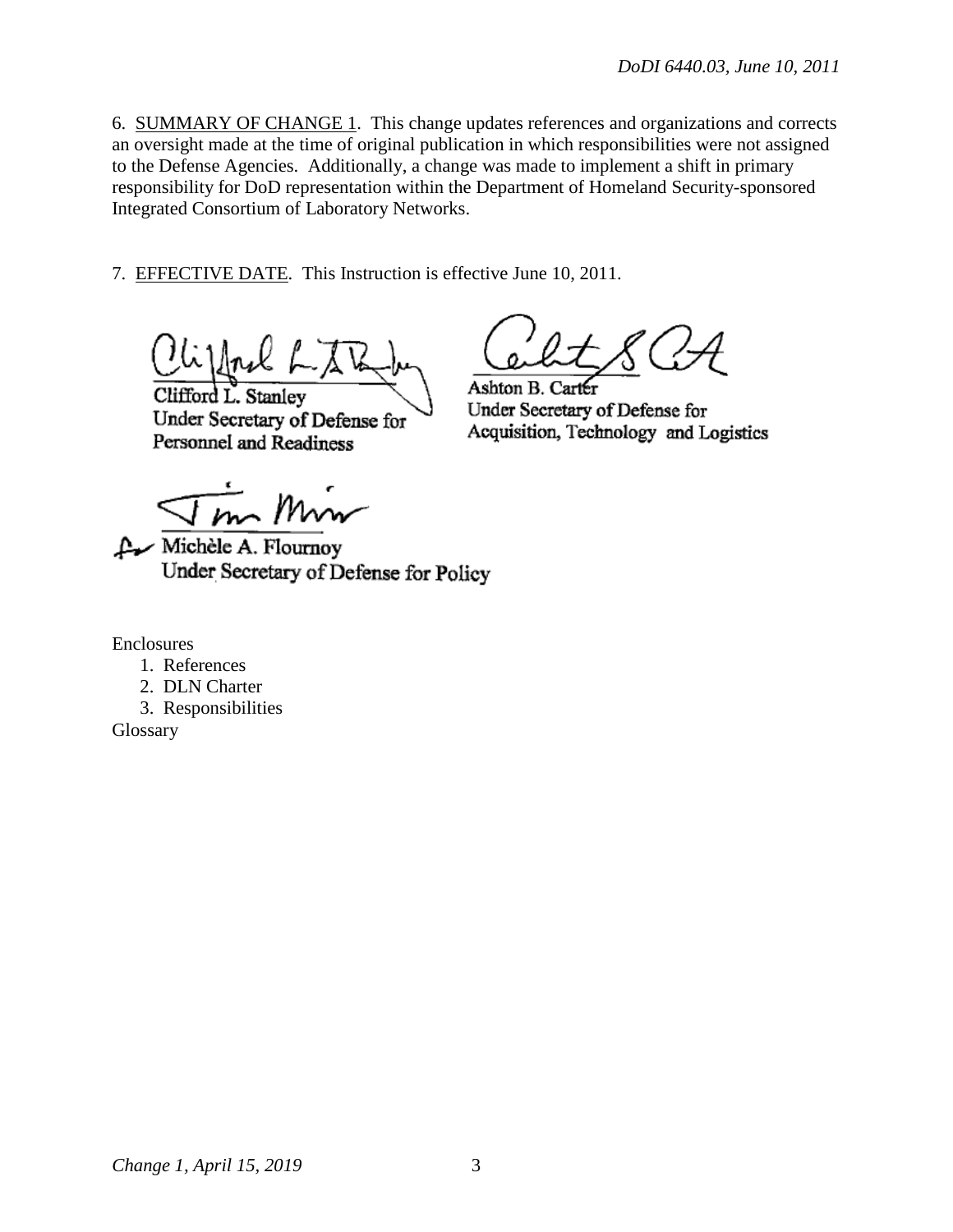# ENCLOSURE 1

# REFERENCES

- (a) DoD Directive 5111.1, "Under Secretary of Defense for Policy (USD(P))," December 8, 1999
- (b) DoD Directive 5124.02, "Under Secretary of Defense for Personnel and Readiness USD(P&R))," June 23, 2008
- (c) DoD Directive 5134.01, "Under Secretary of Defense for Acquisition, Technology, and Logistics (USD(AT&L))," December 9, 2005, as amended
- (d) Chairman of the Joint Chiefs of Staff Instruction 5123.01H, "Charter for the Joint Requirements Oversight Council (JROC) and Implementation of the Joint Capabilities Integration and Development System (JCIDS)," August 31, 2018
- (e) Interagency Memorandum of Agreement for an Integrated Consortium of Laboratory Networks (ICLN), August [1](#page-3-0), 2016<sup>1</sup>
- (f) Integrated Consortium of Laboratory Networks Charge and Charter, January 9, [2](#page-3-1)009<sup>2</sup>
- (g) DoD Directive 3025.18, "Defense Support of Civil Authorities (DSCA)," December 29, 2010, as amended
- (h) DoD Instruction 6200.03, "Public Health Emergency Management Within the Department of Defense," March 5, 2010, as amended
- (i) Section 5121-5206 of title 42, United States Code (also known as "The Stafford Act," as amended)
- (j) Section 1535 of title 31, United States Code (also known as "The Economy Act")
- (k) DoD Instruction 8320.02, "Sharing Data, Information, and Information Technology (IT) Services in the Department of Defense," August 5, 2013
- (l) DoD Instruction 8320.07, "Implementing the Sharing of Data, Information, and Information Technology (IT) Services in the Department of Defense," August 3, 2015, as amended
- (m) DoD Instruction 8330.01, "Interoperability of Information Technology (IT), Including National Security Systems," May 21, 2014, as amended

 $\overline{a}$ 

<span id="page-3-0"></span><sup>1</sup> Available at https://web-icln.s3-fips-us-gov-west-

<sup>1.</sup>amazonaws.com/default/assets/File/ICLN%20MOA%202016%20-%20protected-online.pdf

<span id="page-3-1"></span><sup>2</sup> Available at https://www.icln.org/documents/icln-documents/icln-charge-and-

charter/Signed%20Charge%20and%20Charter%20010909.pdf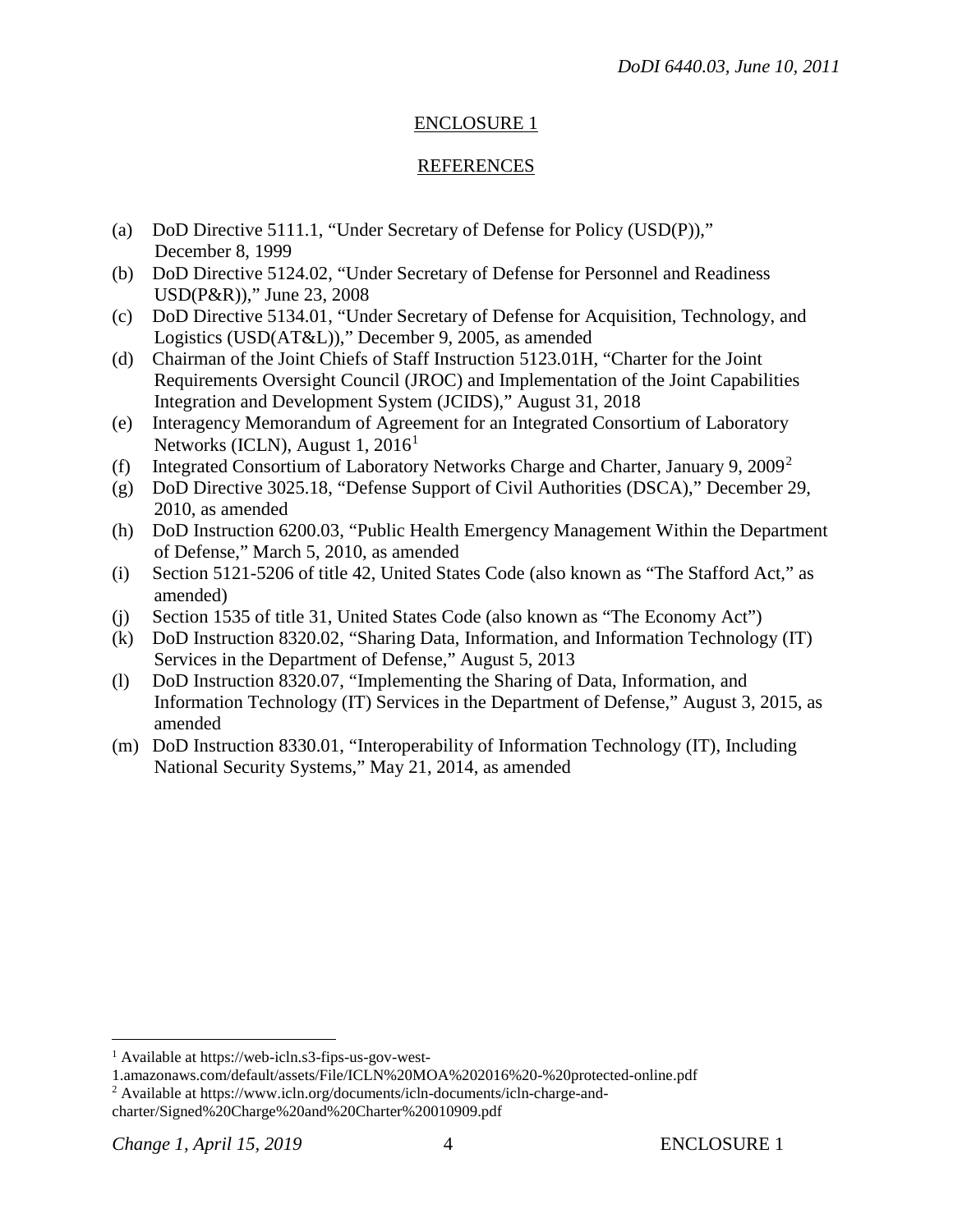## ENCLOSURE 2

## DLN CHARTER

#### 1. PROPONENTS

a. The Assistant Secretary of Defense for Health Affairs (ASD(HA)).

 b. The Assistant Secretary of Defense for Nuclear, Chemical, and Biological Defense Programs (ASD(NCB)).

c. The Assistant Secretary of Defense for Homeland Defense and Global Security (ASD(HD&GS)).

2. PURPOSE. This charter establishes the forum wherein member DoD laboratories, programs, and activities with analytic or response capabilities will coordinate policy, develop consensus, and make recommendations governing the detection; identification, characterization, and diagnosis; and reporting of CBRN agents; infectious diseases; and other all-hazards agents of military or national significance in support of the DoD's global and homeland defense missions. The DLN shall ensure, via the JCIDS process and DOTMLPF analyses, a clear delineation of current and needed capabilities; improve data collection and query or interrogation, analysis and interpretation, fusion, and information sharing; harmonize, validate, and enhance quality assurance and quality control of laboratory protocols, methods, and materials; standardize the data elements used, by test methodology, for reporting results and result notification schemes; and provide a unified DoD position on related issues external to the Department. The DLN shall function as an active member network of the ICLN and its NCG.

#### 3. BACKGROUND

a. Program, Project, or Service Description. The DoD has a substantial detection, diagnostic, analysis, and reporting capability for CBRN agents; infectious diseases; and other allhazards agents of military or national significance. For certain agents, the DoD constitutes the only national resource to accomplish these tasks. In addition, the DoD has a substantial detection, diagnostic, analysis, and reporting capability for emerging infectious diseases. These DoD capabilities will benefit from the coordination and integration provided by the DLN. Establishment of the DLN will provide the mechanism for enhancing intra- and inter-agency collaboration.

 b. Organizational Interfaces. The DoD is a signatory of Reference (e) and the DLN will participate as a member network of the ICLN. Participation in the DLN does not supersede the relationships, roles, responsibilities, and obligations of DoD laboratories that are members of any of the individual laboratory networks comprising the ICLN. The ASD(HA) or designee serves as the DoD representative to the ICLN's Joint Leadership Council (JLC). The ASD(NCB) and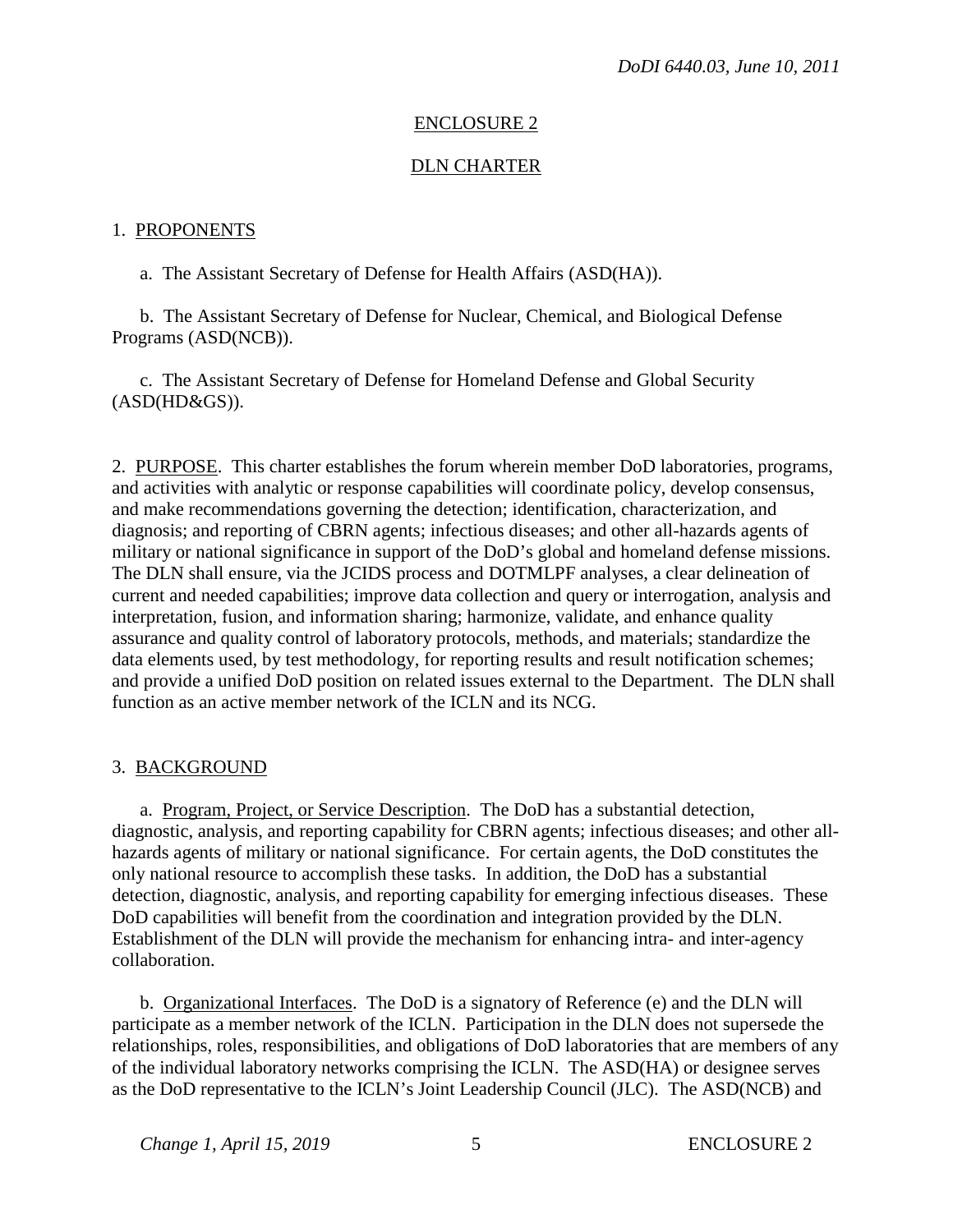ASD(HA) or designee(s) represent the DoD on the ICLN's NCG. All DoD Components may participate in other ICLN working groups.

# c. DLN Funding

 (1) Administrative Costs. Costs for organizational and administrative support will be provided by the proponents.

 (2) Network Member Funding. Funding for laboratories, programs, and activities will continue through each participant's established line of funding. Additional funding for new obligations or taskings placed on the members will be provided, as appropriate or available.

4. MEMBERSHIP COMPOSITION. Each DoD Component that has laboratories, programs, and activities listed in the Appendix to this enclosure shall designate a representative to serve on the DLN. Representatives from the Office of the ASD(HA) and the Office of the ASD(NCB) will co-chair the DLN and provide oversight of the network. The DLN shall ascertain all DoD laboratories, programs, and activities that will constitute the DLN. The charter proponents will be the final approving and certifying authorities for changes to the DLN membership. The charter proponents may update the Appendix to this enclosure as needed by mutual agreement, without formally amending this charter.

5. DLN MEMBER REPRESENTATIVES. The DLN shall consist of the co-chairs and members identified in the Appendix to this enclosure. Each member shall be empowered to represent his or her respective constituency and subcomponent with respect to policies, programs, and funding. Sub-committees may be established as needed. Member representatives shall be at the commander or commanding officer, director, or senior action officer level. The charter proponent(s) shall establish a full-time equivalent U.S. Government (USG) position to serve as the network Executive Secretary. The Executive Secretary shall oversee administration and management of the DLN; attend all ICLN-related meetings; and serve as the DoD Liaison (Gatekeeper) for the LRN.

6. MEETINGS. At a minimum, meetings will occur quarterly and minutes will be prepared by the Executive Secretary and approved by the DLN membership. The approved minutes will be distributed within 2 business weeks from the date of the meeting to all DLN members and representatives. In the event that a member representative is unable to attend, an alternate may be identified in order to attend, or a proxy identified. Meeting agendas shall be developed by the co-chairs with input from the members. Attendance by non-DoD USG employees at meetings may be permitted by the co-chairs.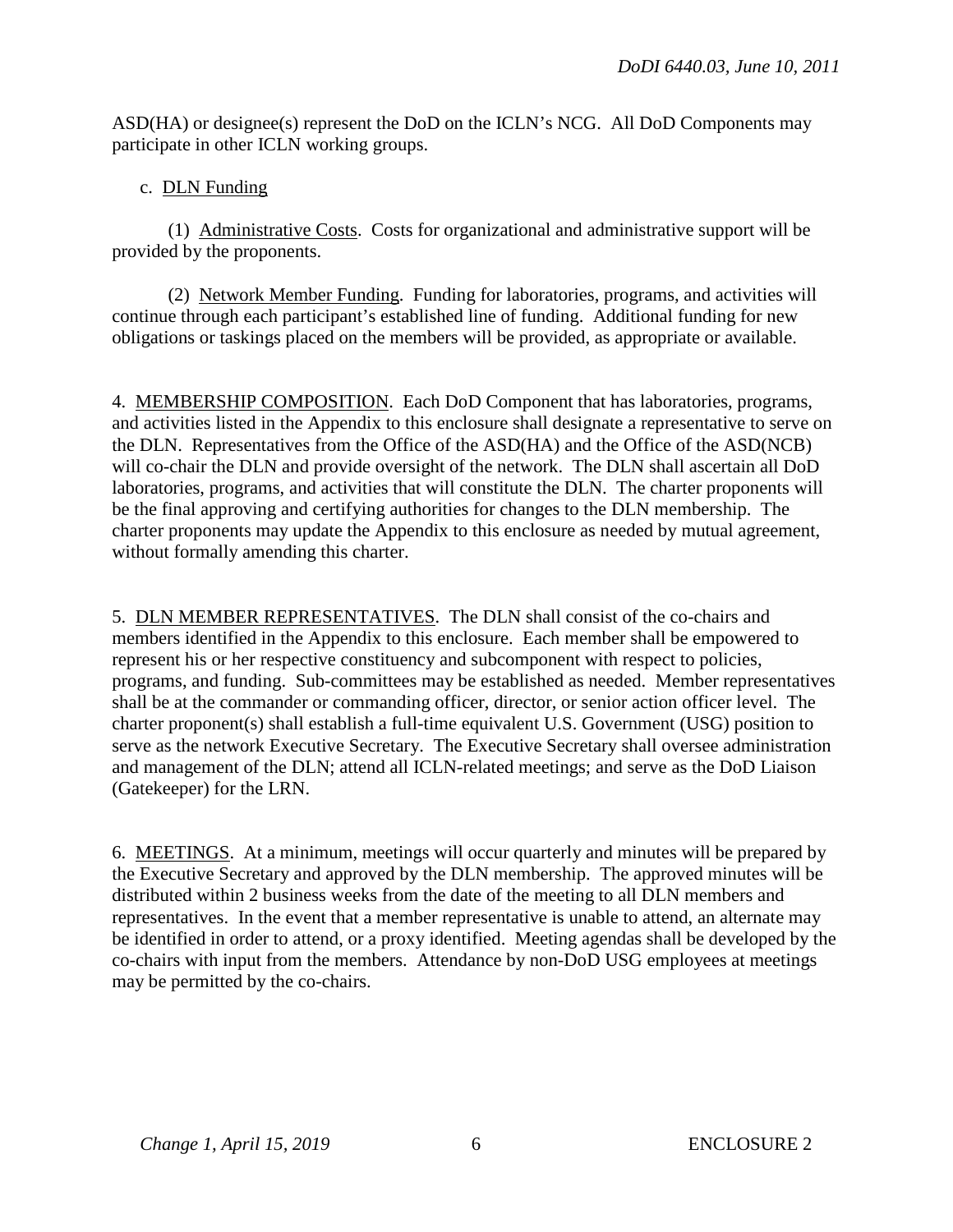# 7. MEMBERSHIP EMPOWERMENT BOUNDARIES PRINCIPLES

a. All members of the DLN must be part of the DoD. All member laboratories, programs, and activities shall adhere to established policies of safety, security, and surety (as applicable) and shall use quality-controlled, standardized and validated or equivalent protocols and assays, test kits, and reagents.

 b. All member laboratories, programs, and activities shall comply with DLN reporting processes, and shall:

 (1) Ensure secure communications are available for protected information (e.g., personally identifiable information, protected health information, sensitive but unclassified information, classified or operational information).

(2) Promote integrated data management.

(3) Abide by the guidelines set forth in this charter.

c. Member laboratories, programs, or activities must achieve and maintain appropriate certification or accreditation as directed by their DoD Component. As directed by these certification or accreditation agencies and organizations (or the DoD Component when certification or accreditation is not available or appropriate), the member shall demonstrate required capabilities and capacities and meet established quality and performance standards before being approved for membership in the DLN. Laboratory, program, or activity participation in the DLN is not automatic. Laboratories, programs, or activities not listed in the Appendix to this enclosure, but desiring to become a network member, must submit a memorandum requesting membership to the Executive Secretary. The memorandum shall list the requestor's analytic or response capabilities and any additional information that would attest to the requestor's suitability for network membership. The DLN Executive Secretary will submit the request to the network members for their consideration and concur or non-concur recommendations. The Executive Secretary will provide a summary of the concur and nonconcur responses received from the network members to the DLN co-chairs or their designees. Acceptance or rejection of the request for membership will be decided in accordance with this charter and the DLN's self-governance rules. The charter proponents are the final approving and certifying authorities for DLN membership; self-designation as a member of, or representative to, the DLN is not allowed.

 d. Representation of any matters pertaining to the DLN shall be conducted by the DLN cochairs or their designees.

# 8. DLN DELIVERABLES AND GOALS. The DLN shall:

a. Recommend to the charter proponents a mechanism for self-governance and consensus building.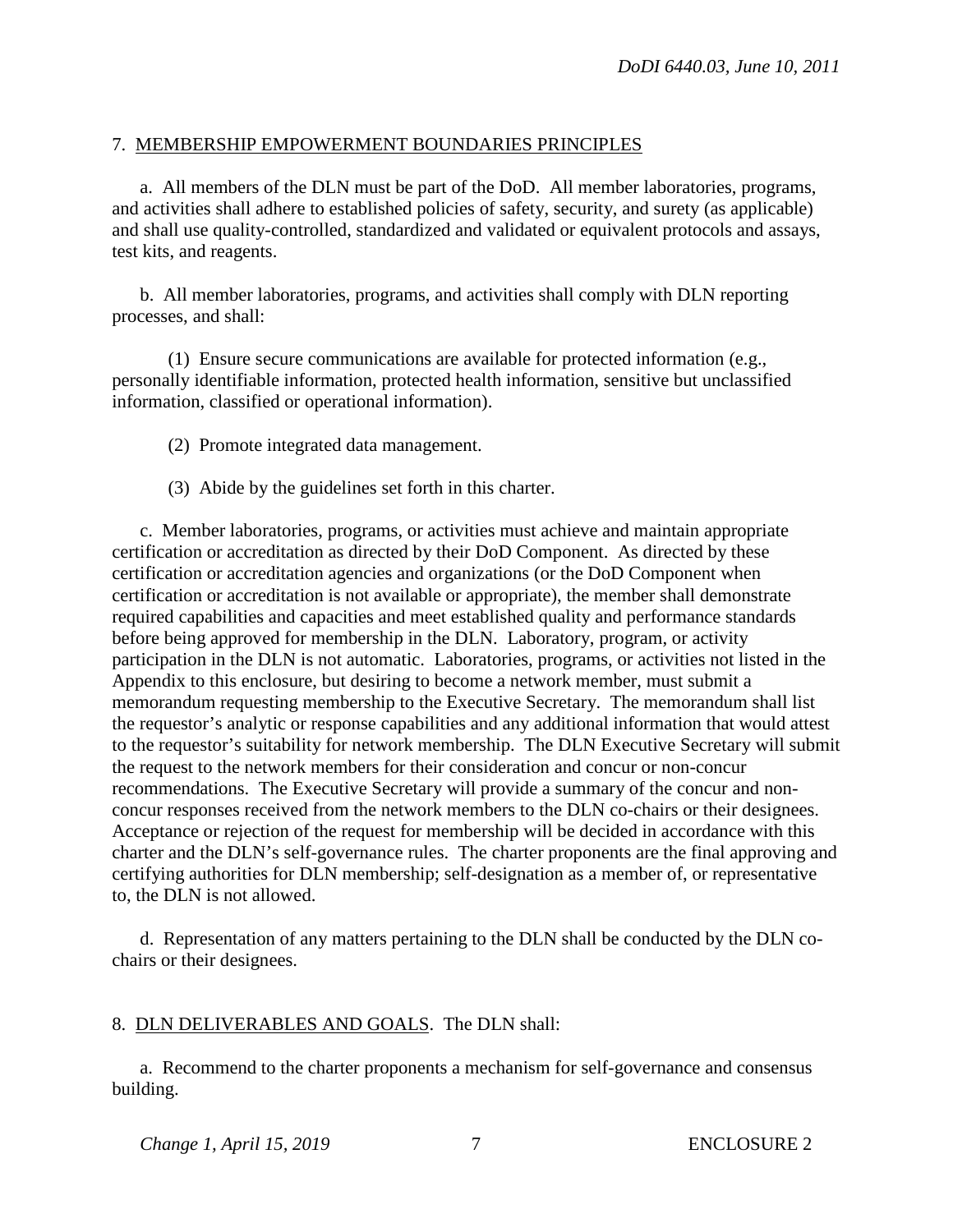b. Generate a comprehensive inventory of the DoD's detection; testing; analysis; identification, characterization, and diagnosis; and result reporting capabilities for CBRN agents; infectious diseases; and other all-hazards agents of military or national significance.

c. Review and identify priority issues on an ongoing basis to the charter proponents, with recommendation of solutions requiring policy review and resourcing. Development of new CBRN detection and identification capabilities will be coordinated with the Joint Requirements Office for Chemical, Biological, Radiological, and Nuclear Defense (JRO-CBRN Defense), J-8, Joint Staff, and will be processed in accordance with Reference (d).

 d. Provide data, reports, and consultation to DoD officials and, as appropriate, other Federal officials regarding laboratory detection; testing; analysis; identification, characterization, and diagnosis; and result reporting prior to, during, and after CBRN and all-hazards incidents of national and military significance.

e. Generate an annual report and briefing to be used as a guide for DoD program and budget officials that will assist them in prioritizing resources and initiatives.

f. Serve as the advocate for the DoD and its components within the ICLN and its member networks.

g. Ensure continued participation in the ICLN and its NCG and working groups.

9. DURATION OF THE CHARTER. This charter and its appendix may be revised and reissued as determined by the proponents based upon the recommendation of the DLN membership.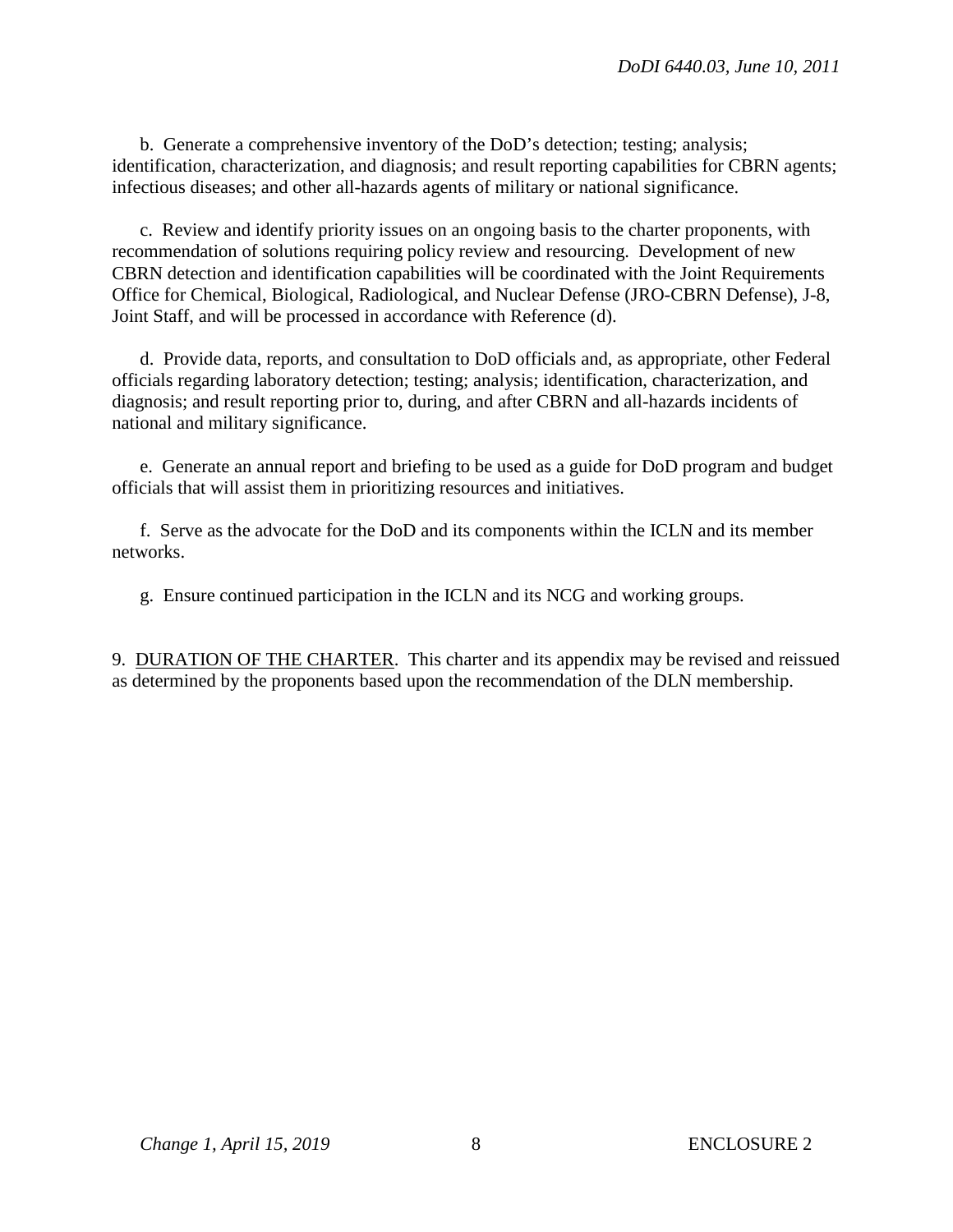## APPENDIX TO ENCLOSURE 2

#### DLN MEMBERS

(in alphabetical order under major organizational headings)

#### 1. OFFICE OF THE SECRETARY OF DEFENSE

a. Under Secretary of Defense for Acquisition and Sustainment. Office of the ASD(NCB) (Co-Chair).

- b. Under Secretary of Defense for Personnel and Readiness.
	- (1) Office of the ASD(HA) (Co-Chair)
	- (2) Armed Forces Radiobiology Research Institute
- c. Under Secretary of Defense for Policy. Office of the ASD(HD&GS).

#### 2. CHAIRMAN OF THE JOINT CHIEFS OF STAFF AND JOINT CHIEFS OF STAFF

- a. JRO-CBRN Defense, J-8
- b. Office of the Joint Staff Surgeon, Office of the Chairman of the Joint Chiefs of Staff

#### 3. COMBATANT COMMANDS

- a. United States Africa Command
- b. United States Central Command
- c. United States European Command
- d. United States Indo-Pacific Command
- e. United States Northern Command
- f. United States Southern Command
- g. United States Special Operations Command
- h. United States Strategic Command
- i. United States Transportation Command
-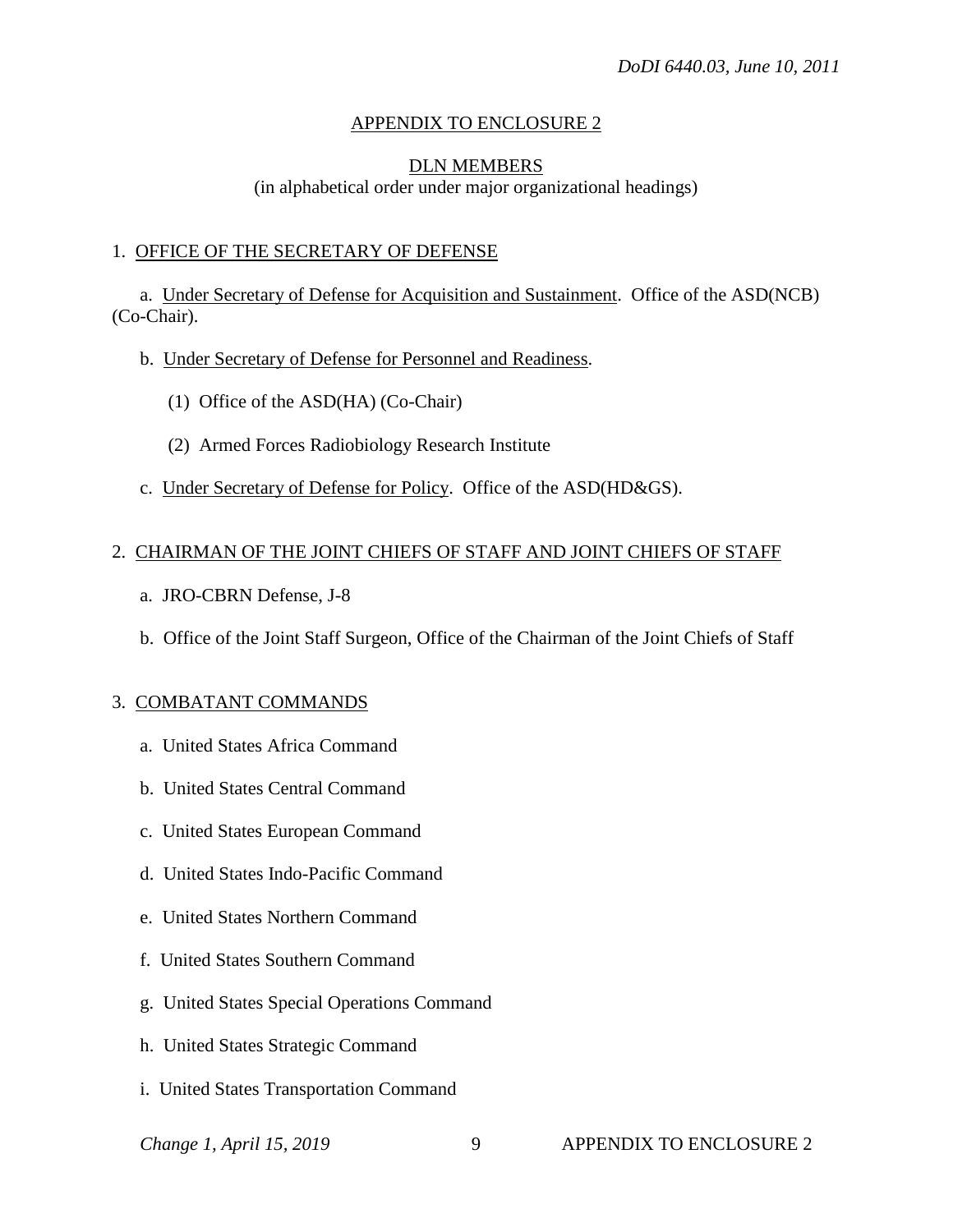## 4. MILITARY DEPARTMENTS - SERVICES

#### a. Air Force

(1) Air Force Research Laboratory. 711<sup>th</sup> Human Performance Wing, U.S. Air Force School of Aerospace Medicine, Preventive Medicine and Public Health and Occupational and Environmental Health Departments.

(2) Air Force Surgeon General. Represented by:

- (a) Air Force Medical Operations Agency
- (b) Air Force Medical Support Agency/Homeland Medical Plans Division
- (c) Chief Consultant for Medical Laboratory to the Air Force Surgeon General
- (3) Air Force Technical Applications Center
- (4) Air Force LRN Gatekeeper
- b. Army
	- (1) Army Surgeon General. Represented by:

 (a) Clinical Laboratory Sciences/Microbiology/Biochemistry and Physiology Consultants to the Army Surgeon General

(b) United States Army Medical Research and Materiel Command

1. United States Army Medical Research Institute of Infectious Diseases

 2. United States Army Research Institute of Chemical Defense, U.S. Army Center for Environmental Health Research

3. Walter Reed Army Institute of Research

 (c) United States Army Medical Command Headquarters, Assistant Deputy Chief of Staff-Public Health Laboratories

(2) Joint Program Executive Office for Chemical and Biological Defense

- (3) National Guard Bureau, Civil Support Team Program Office
- (4) Army LRN Gatekeeper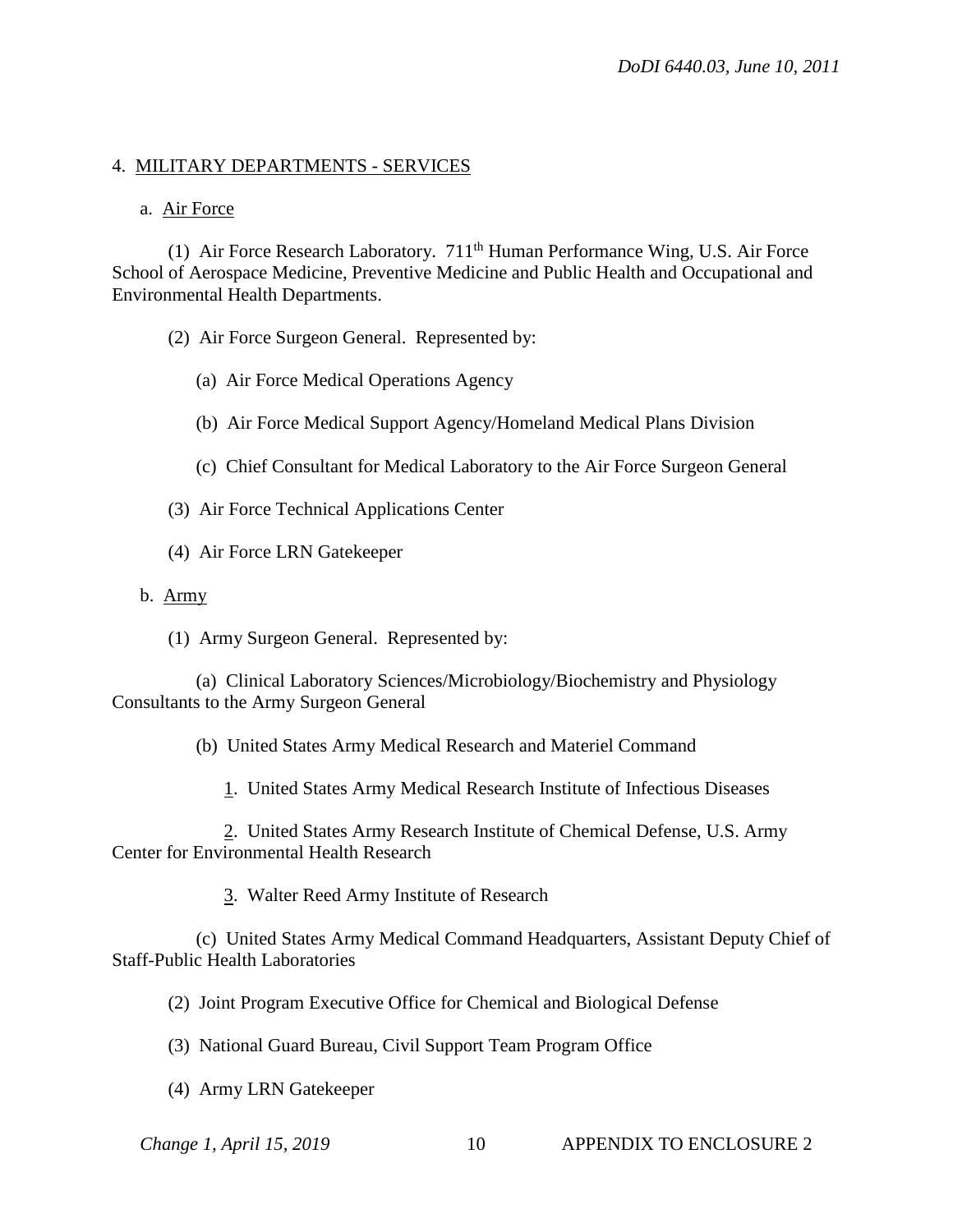(5) United States Army Forces Command

(a) XVIII Airborne Corps, 44th Medical Brigade,  $1<sup>st</sup>$  Area Medical Laboratory

 (b) 20th Chemical, Biological, Radiological, Nuclear, and Explosives (CBRNE) Command, CBRNE Analytical and Remediation Activity

 (6) United States Army Materiel Command, United States Army Research, Development and Engineering Command, United States Army Edgewood Chemical Biological Center

c. Coast Guard. Representative of the Coast Guard Director, Health, Safety, and Work-Life.

d. Navy

(1) Fleet Forces Command

(2) Navy Surgeon General. Represented by:

 (a) Specialty Leaders for Navy Medical Technology/Microbiology/Biochemistry to the Chief, Bureau of Medicine and Surgery

 (b) Navy Medicine East, Navy and Marine Corps Public Health Center, Navy Environmental Preventive Medicine Unit -2, -5, -6, or -7 (as designated by the Commander, Navy and Marine Corps Public Health Center)

(c) Navy Medicine West, Naval Medical Research Center

(3) Navy LRN Gatekeeper

e. Marine Corps

 (1) United States Marine Corps Forces Command - Chemical Biological Incident Response Force

 (2) CBRN Branch Head, Force Protection Integration Division, Marine Corps Combat Development Command

#### 5. DEFENSE AGENCIES

a. Defense Advanced Research Projects Agency

- b. Defense Health Agency
	- (1) Center for Laboratory Medicine Services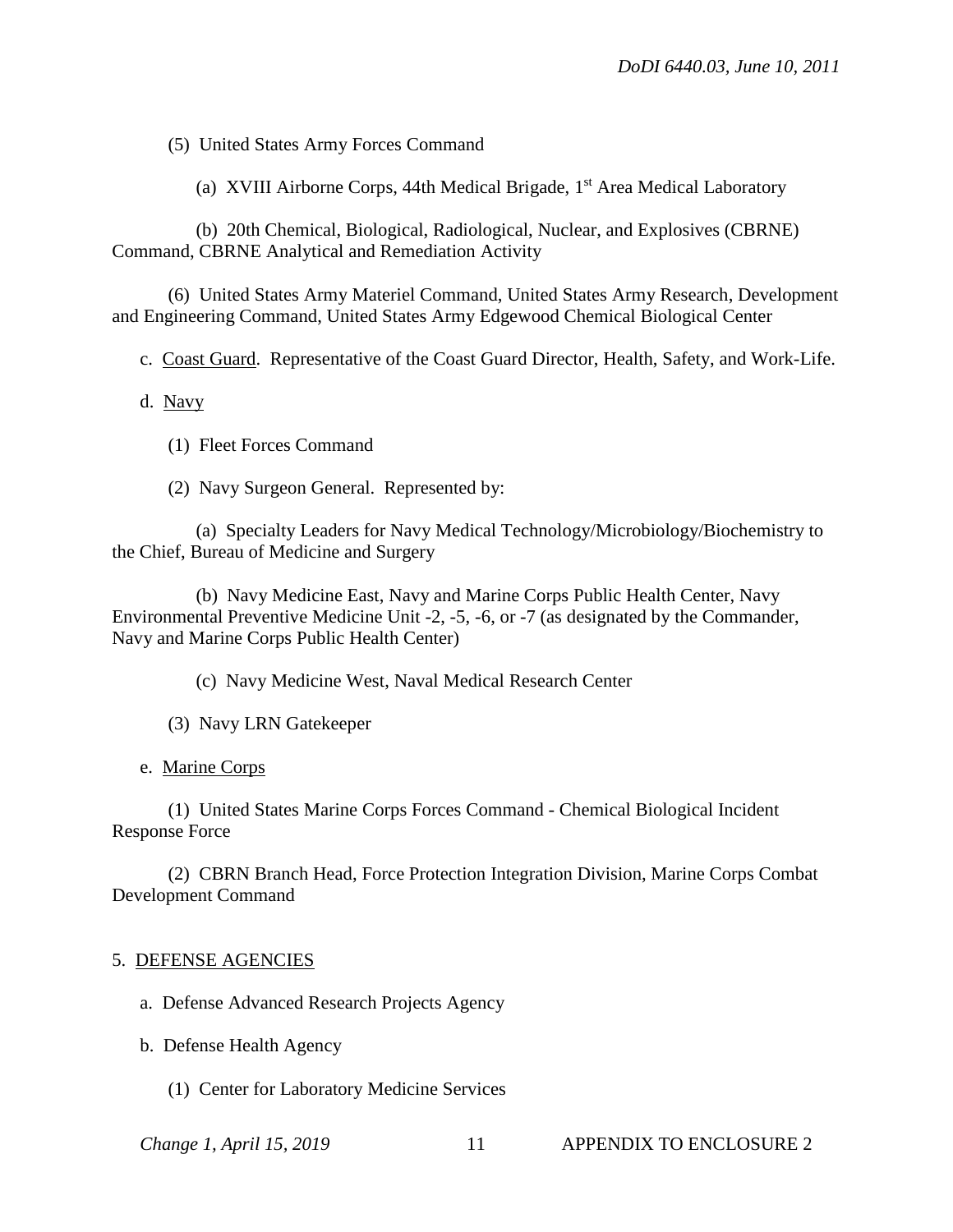- (2) Medical Treatment Facilities Clinical Operations Division
- (3) National Capital Region
- (4) Operations Division, Combat Support Agency
- (5) Armed Forces Health Surveillance Branch

 (6) Joint Public Health Laboratory Sub-Working Group of the Joint Environmental Surveillance Working Group

- c. Defense Intelligence Agency
- d. Defense Threat Reduction Agency
- e. Pentagon Force Protection Agency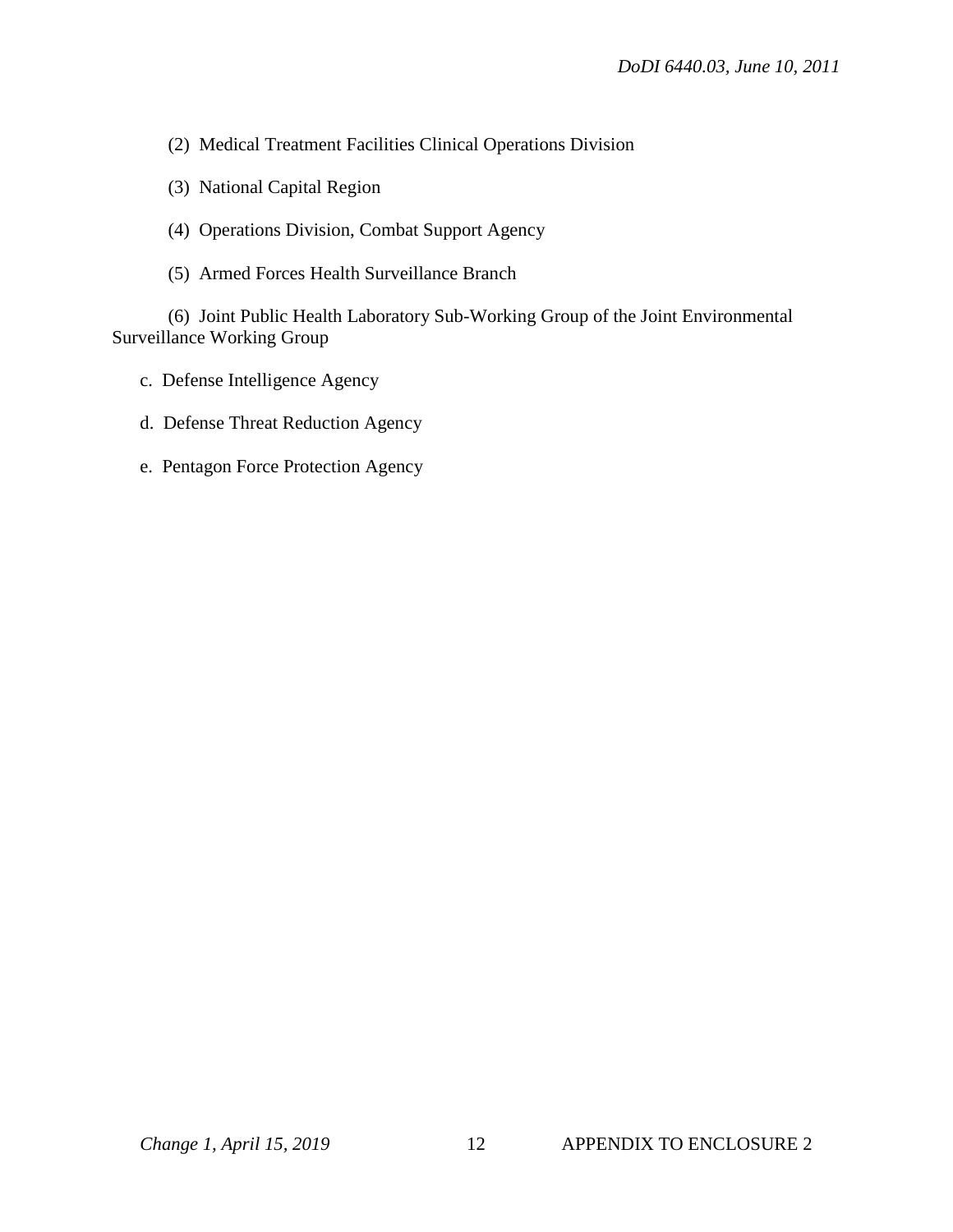## ENCLOSURE 3

## RESPONSIBILITIES

1. ASD(HA). The ASD(HA), under the authority, direction, and control of the Under Secretary of Defense for Personnel and Readiness, shall:

a. Serve as the DoD representative to the ICLN's JLC.

b. Represent the DoD on the ICLN's NCG.

c. Serve as co-chair for the DLN as described in Enclosure 2.

 d. Ensure appropriate collaboration and coordination among DoD Components for support of the ICLN.

 e. Provide DoD medical and public health guidance and expertise relating to DoD laboratories, programs, and activities.

 f. Ensure input regarding the capabilities-based assessments conducted by the Secretaries of the Military Departments or the Joint Staff relating to medical CBRN defense strategies, infectious diseases, and other all-hazards agents of military or national significance is provided, as requested.

2. ASD(NCB). The ASD(NCB), under the authority, direction, and control of the Under Secretary of Defense for Acquisition and Sustainment, shall:

a. Represent the DoD on the ICLN's NCG.

b. Serve as co-chair for the DLN as described in Enclosure 2.

 c. Ensure appropriate collaboration and coordination among DoD Components for support of the ICLN.

 d. Ensure input regarding the capabilities-based assessments conducted by the Secretaries of the Military Departments or the Joint Staff relating to non-medical and medical CBRN defense strategies, infectious diseases, and other all-hazards agents of military or national significance is provided, as requested.

 e. Provide acquisition, technology, and logistics expertise on CBRN matters relating to DoD laboratories, programs, and activities.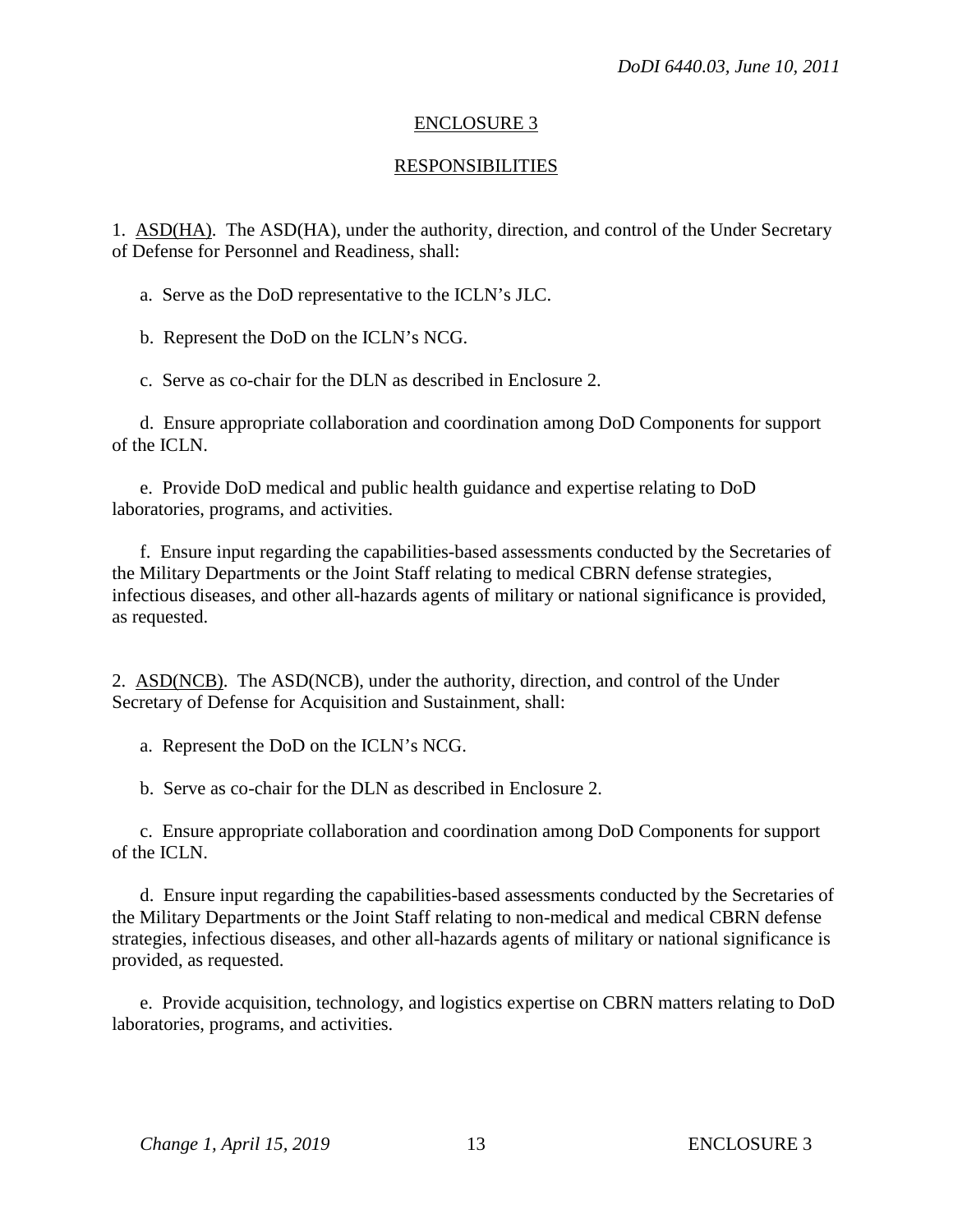3. ASD(HD&GS). The ASD(HD&GS), under the authority, direction, and control of the Under Secretary of Defense for Policy, shall:

a. Ensure the alignment of laboratory activities with DoD and other applicable federal policies for all-hazards agents of military or national significance, including CBRN.

 b. Ensure appropriate collaboration and coordination among DoD Components for support of the ICLN.

 c. Provide guidance and expertise to DoD laboratories, programs, and activities regarding DoD missions relating to homeland defense, defense support of civil authorities, and countering weapons of mass destruction.

 d. Provide DoD global and national security guidance and expertise relating to DoD laboratories, programs, and activities.

 e. Obtain Office of the Under Secretary of Defense for Policy coordination and input to ICLN policies and standard operating procedures from the Assistant Secretary of Defense for Special Operations/Low Intensity Conflict.

4. SECRETARIES OF THE MILITARY DEPARTMENTS. The Secretaries of the Military Departments shall:

a. Provide representatives to the DLN as described in Enclosure 2.

 b. Coordinate establishment, sustainment, and deployment of laboratories, programs, and analytic capabilities.

 c. Conduct appropriate capabilities-based assessments of laboratories, programs, or activities within the DoD with analytic or response capabilities related to CBRN agents, infectious diseases, and other all-hazards agents of military or national significance, as needed.

d. Identify all individual laboratories, programs, or activities (including deployable or mobile laboratories) with analytic or response capabilities related to CBRN agents, infectious diseases, and other all-hazards agents of military or national significance within the respective Military Department and provide a listing of these laboratories, programs, or activities to the DLN.

 e. Ensure that the development of new CBRN detection and identification capabilities are coordinated with the JRO-CBRN Defense and processed in accordance with Reference (d).

5. CHAIRMAN OF THE JOINT CHIEFS OF STAFF. The Chairman of the Joint Chiefs of Staff shall: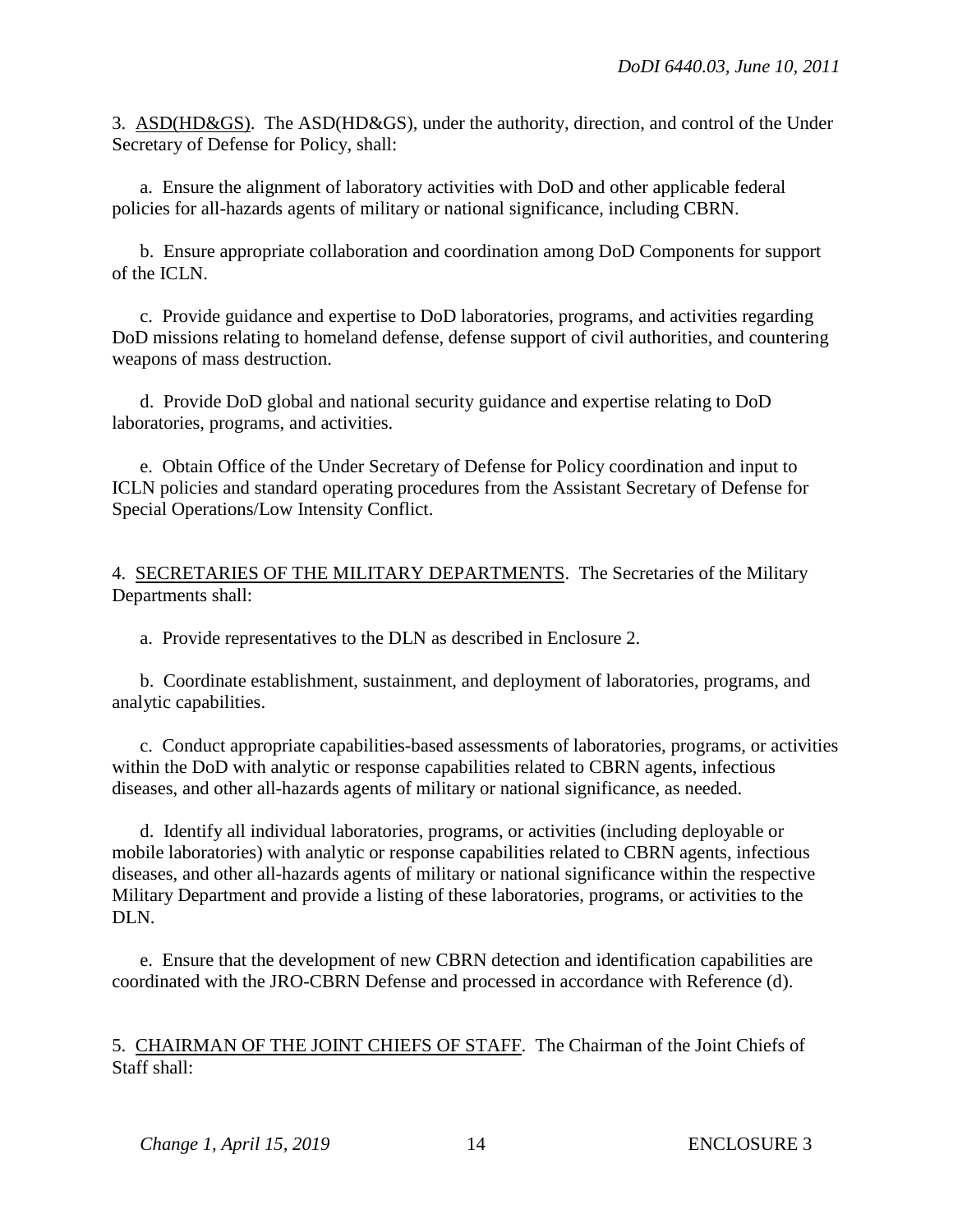a. Provide representatives to the DLN as described in Enclosure 2.

 b. Ensure operational input is provided regarding integration of DLN laboratories, programs, or activities, as needed.

 c. Conduct appropriate capabilities-based assessments of laboratories, programs, or activities (including deployable or mobile laboratories) within the DoD with analytic or response capabilities related to CBRN agents, infectious diseases, and other all-hazards agents of military or national significance, as needed.

 d. Ensure that the development of new CBRN detection and identification capabilities are coordinated and processed in accordance with Reference (d).

6. COMMANDERS OF THE COMBATANT COMMANDS. The Commanders of the Combatant Commands, through the Chairman of the Joint Chiefs of Staff as appropriate, shall:

a. Provide representatives to the DLN as described in Enclosure 2.

 b. Provide JCIDS-validated operational requirements for DoD laboratories, programs, and activities.

 c. Ensure laboratories, programs, or activities (including deployable or mobile laboratories) with analytic or response capabilities related to CBRN agents, infectious diseases, and other allhazards agents of military or national significance are incorporated into operational plans.

 d. Ensure that the development of new CBRN detection and identification capabilities are coordinated with the JRO-CBRN Defense and processed in accordance with Reference (d).

7. DEFENSE AGENCIES. The Directors of the Defense Agencies will provide representatives to the DLN as described in Enclosure 2.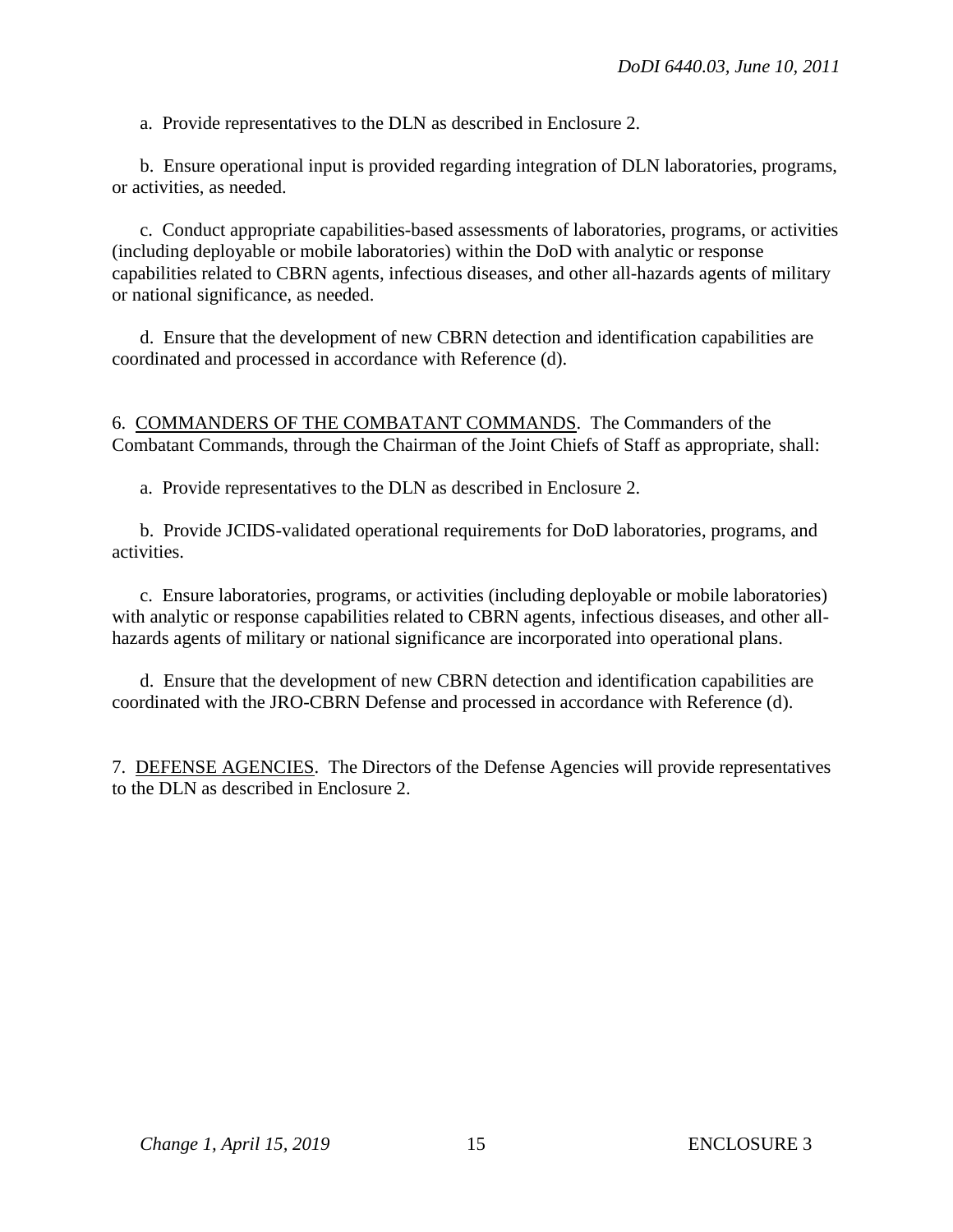# **GLOSSARY**

# PART I. ABBREVIATIONS AND ACRONYMS

| ASD(HA)                 | <b>Assistant Secretary of Defense for Health Affairs</b>                                           |
|-------------------------|----------------------------------------------------------------------------------------------------|
| ASD(HD&GS)              | Assistant Secretary of Defense for Homeland Defense and                                            |
|                         | <b>Global Security</b>                                                                             |
| ASD(NCB)                | Assistant Secretary of Defense for Nuclear, Chemical, and                                          |
|                         | <b>Biological Defense Programs</b>                                                                 |
|                         |                                                                                                    |
| <b>CBRN</b>             | chemical, biological, radiological, and nuclear                                                    |
| <b>CJCSI</b>            | Chairman of the Joint Chiefs of Staff Instruction                                                  |
| <b>DLN</b>              | Department of Defense Laboratory Network                                                           |
|                         |                                                                                                    |
| <b>DoDD</b>             | <b>DoD</b> Directive                                                                               |
| DoDI                    | DoD Instruction                                                                                    |
| <b>DOTMLPF</b>          | doctrine, organization, training, materiel, leadership and<br>education, personnel, and facilities |
|                         |                                                                                                    |
| <b>ICLN</b>             | <b>Integrated Consortium of Laboratory Networks</b>                                                |
|                         |                                                                                                    |
| <b>JCIDS</b>            | Joint Capabilities Integration and Development System                                              |
| <b>JLC</b>              | Joint Leadership Council                                                                           |
| <b>JRO-CBRN Defense</b> | Joint Requirements Office for Chemical, Biological,                                                |
|                         | Radiological, and Nuclear Defense                                                                  |
|                         |                                                                                                    |
| <b>LRN</b>              | <b>Laboratory Response Network</b>                                                                 |
| <b>NCG</b>              |                                                                                                    |
|                         | <b>Network Coordinating Group</b>                                                                  |
| <b>USG</b>              | <b>U.S. Government</b>                                                                             |